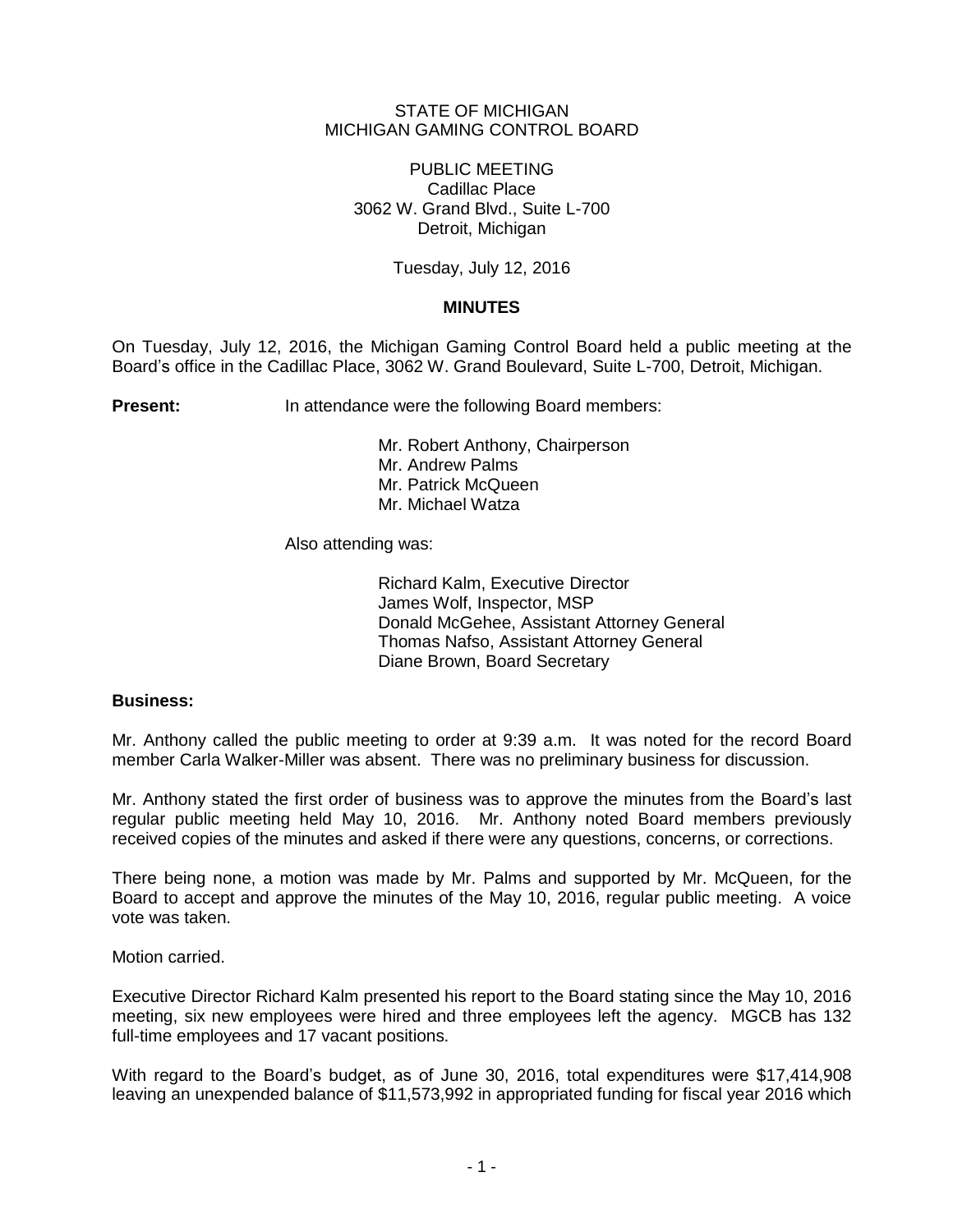includes funds for anticipated expenditures to the Attorney General's Office and the Michigan State Police.

For casino operations, Mr. Kalm reported aggregate revenue for the three Detroit casinos for the month of May was down 1.1 percent when compared to the same month last year. Revenue was down 3.1 percent when compared to April 2016. For year-to-date May 31, 2016, the aggregate revenue for the Detroit casinos was up .3 percent compared to the same period last year.

For the month ending June 30, 2016, aggregate revenue was down 1.2 percent when compared to the same month last year. Revenue was down 8.4 percent when compared to May 2016. June year-to-date aggregate revenue for the three Detroit casinos was up .04 percent compared to the same period last year.

For the quarter ending June 30, 2016; aggregate revenue for the three Detroit casinos was down .2 percent compared to the same quarter last year. Revenue for MGM was down .7 percent to \$149.9 million, MotorCity was down .1 percent to \$117.3 million and Greektown was up .4 percent to \$82.3 million compared to last year.

For the quarter ending June 30, 2016, gaming taxes for the three Detroit casinos were \$28.3 million compared to \$28.4 million for the same period in 2015.

With regard to supplier licensing and vendor registration, Mr. Kalm advised the Board as of June 30, 2016, 718 active vendor exemptions were registered. As of June 30, 2016, 298 casino supplier companies were granted exemption from supplier licensing requirements. There was a total of 14 active temporary nongaming-related and four active temporary gaming-related supplier licenses in effect. There are 103 supplier licenses in effect.

Regarding occupational licensing, Mr. Kalm advised the Board as of June 30, 2016, the Board's Employee Licensing section issued a total of 2,120 occupational licenses to MGM employees; 1,751 occupational licenses to MotorCity employees; and 1,485 occupational licenses to Greektown employees. In addition, through the month of June 30, 2016, 1,661 employees of various licensed casino suppliers have been granted occupational licenses. There are currently 41 temporary occupational licenses.

Mr. Kalm advised the Board since the May meeting, the required background investigations for 138 pending Level 1 and 2 occupational licenses have been completed. The Executive Director previously approved 394 renewal requests and 45 Level 3 requests on behalf of the Board.

Mr. Kalm reported Michigan State Police (MSP) Board-related activity. Mr. Kalm noted the confidential report submitted to the Board members contained significant activity items involving MSP.

Next, the Board considered for approval, the recommendation of the Executive Director and the Licensing & Investigations Division's staff regarding the 138 Level 1 and 2 occupational license applications.

There being no questions from Board members, it was moved by Mr. Palms and supported by Mr. Watza that the Board enter an Order accepting and adopting the recommendations of the Executive Director and the Licensing & Investigations Division for the pending Level 1 and 2 occupational license applications. A voice vote was taken.

Motion carried.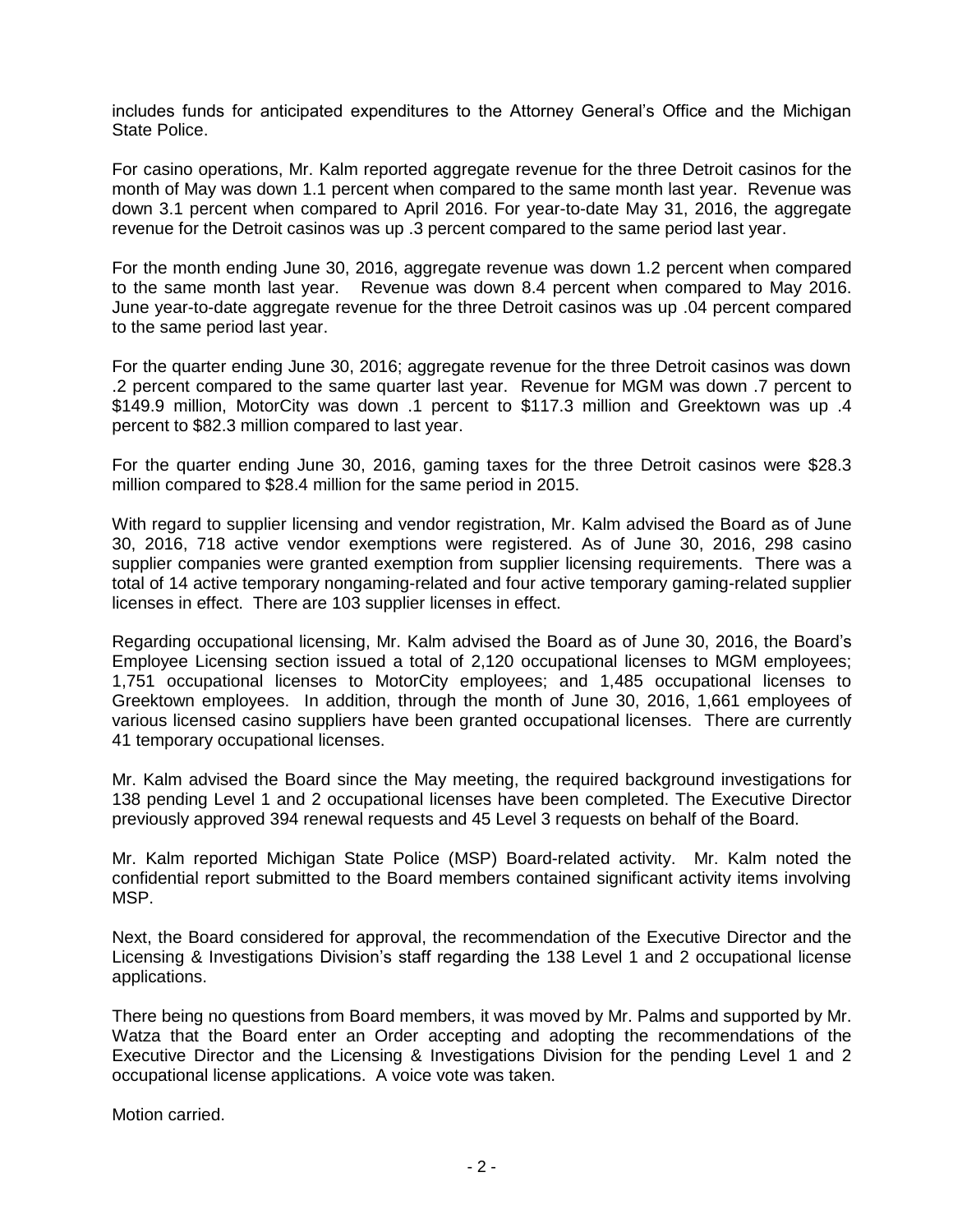The next agenda item was consideration of the pending supplier license applications of Aces Up Gaming, Inc., and ImageCrew, LLC.

There were no questions from Board members. A motion was made by Mr. Watza and supported by Mr. McQueen that the Board enter the Orders finding and concluding the applicants are eligible and suitable for licensure and, accordingly, grant the requests. A voice vote was taken.

#### Motion carried.

Next agenda item was consideration of the pending supplier license renewal requests of BAC Greektown, LLC d/b/a Five Guys Burgers and Fries; Bally Gaming, Inc. d/b/a Bally Technologies; BlueGranite, Inc.; Brainstorm Logistics, LLC; Duffey, Petrosky & Company, LLC; G&A Baking Company, LLC d/b/a ASB Distributors with new Key Person Robert Phillip Arndt; House Advantage LLC with new Key Person Gary Michael Kapral; Kimprint, Inc. d/b/a Progressive Printing; Mercury Fulfillment Systems d/b/a Mercury Promotions & Fulfillment; Perfect Cleaners of Detroit, Inc.; Renaissance Man Food Services, LLC; and Suburban Motors Company, Inc. d/b/a Suburban Cadillac Buick.

There being no questions from Board members, Mr. McQueen put forth a motion which was supported by Mr. Watza that the Board enter Orders finding the above-listed suppliers and their qualifiers eligible and suitable for license renewal and, accordingly, grant the requests for a oneyear period. A voice vote was taken.

#### Motion carried.

The next item on the agenda was the request for approval of the eligibility and suitability of new Key persons of MGM Grand Detroit, LLC d/b/a MGM Grand Detroit: James Christopher Steward, Andy Hwa Chien, Michael John Rietbrock, Jr., Thomas Alba Roberts, and Elisa Cristina Baker Gois.

There were no questions from Board members. Mr. Palms made a motion for approval which was supported by Mr. Watza.

The next agenda item was the request for a proposed transfers of interest pending Board approval for Wolverine Mailing, Packaging, and Warehouse, Inc. d/b/a Wolverine Solutions Group. There was no discussion or questions regarding the requests therefore a motion was made by Mr. Watza and supported by Mr. Palms to approve the requests. A voice vote was taken.

## Motion carried.

The final business item was a request for approval of the Administrative Law Judge's Proposal for Decision of Occupational Licensee Joshua Murphy. Neither Mr. Murphy nor his representative were present. Assistant Attorney General Nafso summarized the facts. The licensee failed to file his 2010 to 2014 tax returns. MGCB provided Mr. Murphy with several opportunities to comply however, he failed to respond to Board requests. Mr. Murphy's license was summarily suspended for failure to comply and failure to respond to the Board. A hearing was scheduled and Mr. Murphy failed to appear. The Administrative Law Judge upheld the suspension and recommended revocation of Mr. Murphy's license. There were no questions from Board members. Mr. McQueen made a motion to accept the Proposal for Decision which was supported by Mr. Watza. A voice vote was taken.